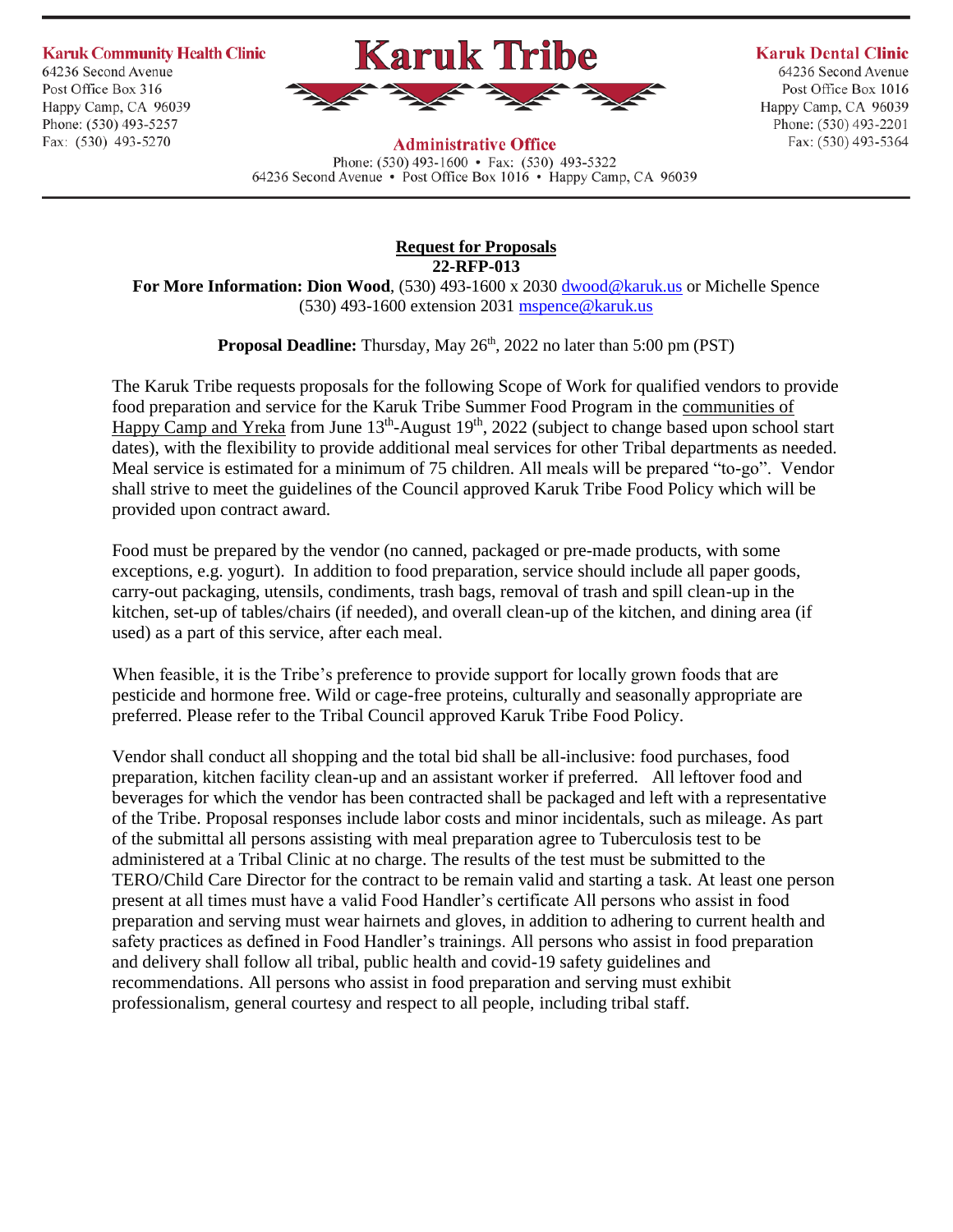## **I. Scope of Work**

# **Task One – Daily Meals**

Prepare meals for all school-age children from Monday through Friday, 12 noon to 1 pm from June 13th - August 19th<sup>th</sup>, 2022. (Except for the Juneteenth and July  $4<sup>th</sup>$  Holidays). These will be all "togo" meals either sack lunches or warm meals depending on the needs of the community and availability of products. While we anticipate at least 75 meals per day, we expect vendor to accommodate for greater numbers if needed. Please list a rate per meal for a minimum of 75 children.

# **Task Two – Extension of Services**

Vendor may accept requests to provide additional meals for Tribal Department projects. In this case and upon acceptance of extended services, vendor will allow for larger portions to accommodate the nutritional needs of adults, and may be required to have meals ready at times other than listed in this contract. Please note your willingness to provide services and list a rate per meal for adults

## **Task Three – Meal Preparation/Clean-up**

Conduct all shopping, food preparation, facility preparation, and clean-up necessary for completion of each meal. The Karuk Tribe will supply all materials necessary to complete these services, including but not limited to: cooking facilities and some equipment, cleaning supplies, etc.

## **Task Four – Documentation**

Contractor shall provide to the Karuk Tribe, Daily Meal Count forms and Sign-in Sheets for all lunches served daily. Sign in sheets will be properly filled out and reviewed by the contractor for completeness. The forms must be submitted to the Happy Camp tribal offices daily/weekly according to instruction given upon contract award.

### **Responses to this Request for Proposals should include the following:**

- 1) A statement of qualifications, including relevant project history. Please include your current Food Handler's certification.
- 2) A proposed approach and rational for completion of the contract tasks described above, including descriptions of similar work previously completed and the results/benefits achieved.
- 3) A price per meal, allowing for a minimum of 75 children's meals including beverages and packaging, with attached price page, if submitted with the food cost as part of the proposal.
- 4) Names and telephone numbers of three client references.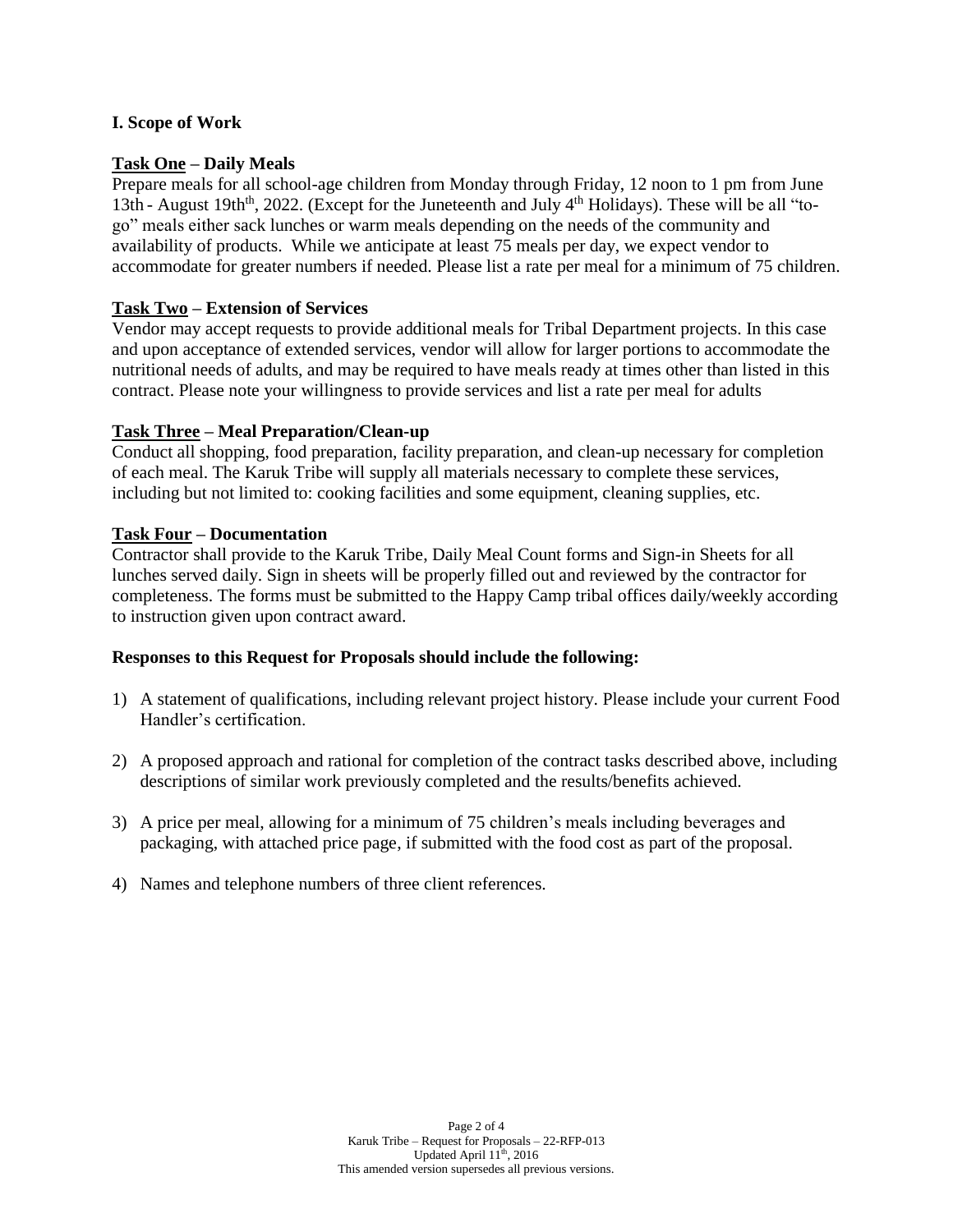**Responses must be hand, mail, or email delivered by May 26, 2022 no later than 5:00 pm (Pacific Standard Time) to:**

**Emma Lee Perez, Contract Compliance Specialist** Karuk Tribe – Administration Office 64236 Second Avenue P.O. Box 1016 Happy Camp, CA 96039 Faxes will NOT be accepted Emails will be accepted at: emmaleeperez@karuk.us

**Indian Preference will apply in the selection process in accordance with the Tribal Employment Rights Ordinance (TERO) and/or Indian Preference Act of 1934 (Title 25, USC, Section 47), based on funding source requirements.**

**All contracts that exceed \$2,500.00 shall be subject to a two percent (2%) Tribal Employment Rights Fee in accordance with the TERO Ordinance.**

**If applicable, construction contracts in excess of \$2,000, when required by Federal grant program legislation, are subject to compliance with the Davis-Bacon Act (40 USC 276a to a-7) as supplemented by Department of Labor regulations (29 CFR part 5).**

**A background check consisting of employment history, professional references, and criminal check may be conducted. Applicants will be required to pass the background check in accordance to the Karuk Tribe Personnel Policy and Federal/State/Tribal requirements.**